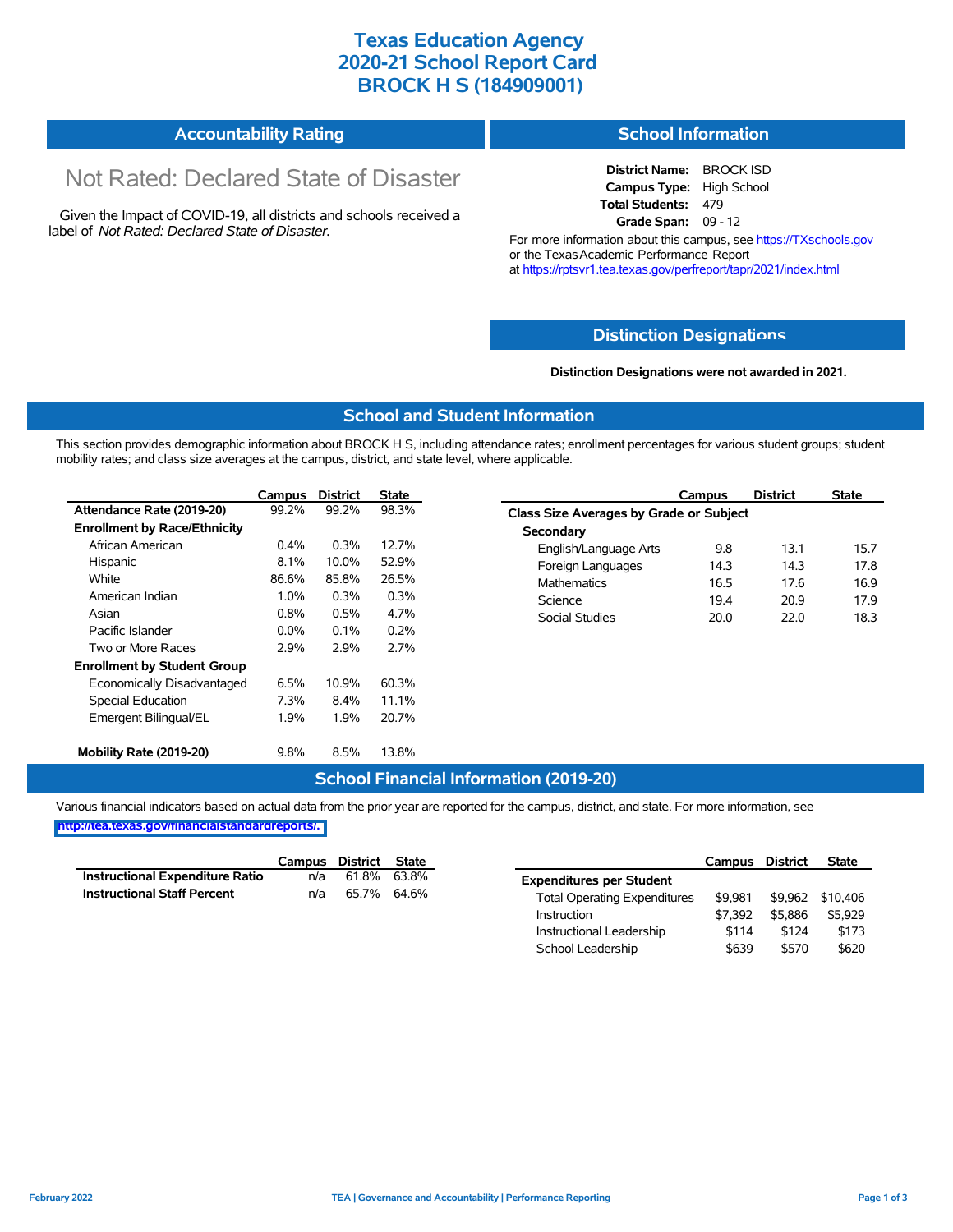# **Texas Education Agency 2020-21 School Report Card**

#### **STAAR Outcomes**

This section provides STAAR performance and outcomes. **Please note that due to the cancellation of spring 2020 STAAR administration due to the COVID-19 pandemic, 2019 results are shown.**

|                                                                                     |      |              |                 |        |                              |       |       |                          |                |                                   | Two           |        |
|-------------------------------------------------------------------------------------|------|--------------|-----------------|--------|------------------------------|-------|-------|--------------------------|----------------|-----------------------------------|---------------|--------|
|                                                                                     |      |              |                 |        |                              |       |       |                          |                |                                   | or            |        |
|                                                                                     |      | <b>State</b> | <b>District</b> | Campus | African<br>American Hispanic |       | White | American<br>Indian       | Asian          | <b>Pacific</b><br><b>Islander</b> | More<br>Races | Econ   |
| STAAR Performance Rates at Approaches Grade Level or Above (All Grades Tested)      |      |              |                 |        |                              |       |       |                          |                |                                   |               | Disadv |
| All Subjects                                                                        | 2021 | 67%          | 89%             | 92%    |                              | 83%   | 92%   | 100%                     | $\ast$         | $\overline{a}$                    | 100%          | 80%    |
|                                                                                     | 2019 | 78%          | 91%             | 90%    | $\ast$                       | 88%   | 91%   | 80%                      |                |                                   | 70%           | 83%    |
| ELA/Reading                                                                         | 2021 | 68%          | 89%             | 89%    | $\overline{a}$               | 80%   | 89%   | 100%                     | $\ast$         | $\overline{\phantom{a}}$          | 100%          | 76%    |
|                                                                                     | 2019 | 75%          | 89%             | 82%    | $\ast$                       | 76%   | 83%   | $\ast$                   |                | $\overline{a}$                    | 60%           | 73%    |
| <b>Mathematics</b>                                                                  | 2021 | 66%          | 88%             | 88%    | $\blacksquare$               | 75%   | 88%   | $\ast$                   |                | $\overline{a}$                    | $\ast$        | 75%    |
|                                                                                     | 2019 | 82%          | 93%             | 90%    | $\blacksquare$               | 86%   | 91%   | $\ast$                   |                |                                   | $\ast$        | 75%    |
| Science                                                                             | 2021 | 71%          | 91%             | 99%    | $\overline{a}$               | 100%  | 99%   | $\ast$                   |                | $\overline{a}$                    | $\ast$        | 100%   |
|                                                                                     | 2019 | 81%          | 92%             | 98%    | $\frac{1}{2}$                | 100%  | 98%   | $\overline{a}$           |                |                                   | $\ast$        | 100%   |
|                                                                                     | 2021 |              |                 | 98%    | $\overline{a}$               | 88%   | 99%   |                          |                |                                   | $\ast$        | $\ast$ |
| Social Studies                                                                      | 2019 | 73%          | 89%             |        | $\ast$                       | 100%  |       | $\ast$                   |                |                                   | $\ast$        |        |
|                                                                                     |      | 81%          | 98%             | 100%   |                              |       | 100%  |                          |                |                                   |               | 100%   |
| STAAR Performance Rates at Meets Grade Level or Above (All Grades Tested)<br>$\ast$ |      |              |                 |        |                              |       |       |                          |                |                                   |               |        |
| All Subjects                                                                        | 2021 | 41%          | 64%             | 78%    | $\ast$                       | 63%   | 79%   | 86%                      |                | $\overline{a}$                    | 67%           | 56%    |
|                                                                                     | 2019 | 50%          | 67%             | 73%    |                              | 64%   | 75%   | 60%                      | $\ast$         | L,                                | 60%           | 63%    |
| ELA/Reading                                                                         | 2021 | 45%          | 67%             | 78%    | $\overline{a}$<br>$\ast$     | 55%   | 80%   | 100%<br>$\ast$           |                | $\overline{a}$                    | 43%           | 57%    |
|                                                                                     | 2019 | 48%          | 66%             | 71%    |                              | 65%   | 72%   | $\ast$                   |                | L,                                | 40%           | 59%    |
| Mathematics                                                                         | 2021 | 37%          | 61%             | 56%    | $\overline{a}$               | 42%   | 58%   | $\ast$                   |                | $\overline{a}$                    | $\ast$        | 33%    |
|                                                                                     | 2019 | 52%          | 66%             | 56%    | $\frac{1}{2}$                | 43%   | 57%   |                          |                | $\overline{a}$                    | $\ast$        | 38%    |
| Science                                                                             | 2021 | 44%          | 68%             | 89%    | $\overline{a}$               | 88%   | 88%   | $\ast$                   |                |                                   | $\ast$        | 75%    |
|                                                                                     | 2019 | 54%          | 68%             | 82%    | $\qquad \qquad \blacksquare$ | 67%   | 83%   | $\overline{\phantom{a}}$ |                |                                   | $\ast$        | 75%    |
| <b>Social Studies</b>                                                               | 2021 | 49%          | 67%             | 94%    | $\blacksquare$               | 88%   | 95%   |                          |                |                                   | $\ast$        | $\ast$ |
|                                                                                     | 2019 | 55%          | 77%             | 81%    | $\ast$                       | 78%   | 82%   | $\ast$                   |                |                                   | $\ast$        | 83%    |
| STAAR Performance Rates at Masters Grade Level (All Grades Tested)                  |      |              |                 |        |                              |       |       |                          |                |                                   |               |        |
| All Subjects                                                                        | 2021 | 18%          | 31%             | 30%    | $\overline{a}$               | 38%   | 30%   | 14%                      | $\ast$         | $\overline{\phantom{a}}$          | 28%           | 22%    |
|                                                                                     | 2019 | 24%          | 31%             | 29%    | $\ast$                       | 14%   | 31%   | 0%                       |                | ۰                                 | 10%           | 25%    |
| ELA/Reading                                                                         | 2021 | 18%          | 31%             | 15%    | $\overline{a}$               | 25%   | 14%   | 20%                      | $\ast$         | $\overline{a}$                    | 14%           | 19%    |
|                                                                                     | 2019 | 21%          | 30%             | 17%    | $\ast$                       | 12%   | 18%   | $\ast$                   |                | $\overline{a}$                    | 0%            | 18%    |
| Mathematics                                                                         | 2021 | 18%          | 32%             | 19%    | $\overline{a}$               | 25%   | 19%   | $\ast$                   |                | $\overline{a}$                    | $\ast$        | 17%    |
|                                                                                     | 2019 | 26%          | 31%             | 19%    | $\overline{a}$               | $0\%$ | 22%   | $\ast$                   |                |                                   | $\ast$        | 13%    |
| Science                                                                             | 2021 | 20%          | 36%             | 42%    | $\overline{a}$               | 50%   | 43%   | $\ast$                   |                |                                   | $\ast$        | 25%    |
|                                                                                     | 2019 | 25%          | 34%             | 41%    | $\qquad \qquad \blacksquare$ | 11%   | 45%   |                          |                |                                   | $\ast$        | 33%    |
| <b>Social Studies</b>                                                               | 2021 | 29%          | 42%             | 69%    | $\overline{\phantom{a}}$     | 75%   | 67%   |                          | L.             |                                   | $\ast$        | $\ast$ |
|                                                                                     | 2019 | 33%          | 49%             | 50%    | $\ast$                       | 33%   | 51%   | *                        | $\overline{a}$ | L,                                | $\ast$        | 50%    |
| <b>STAAR Assessment Participation (All Grades Tested)</b>                           |      |              |                 |        |                              |       |       |                          |                |                                   |               |        |
| All Subjects                                                                        | 2021 | 88%          | 100%            | 100%   | $\ast$                       | 100%  | 99%   | 100%                     | $\ast$         |                                   | 100%          | 100%   |
|                                                                                     | 2019 | 99%          | 100%            | 99%    | $\ast$                       | 100%  | 99%   | 100%                     |                | $\overline{\phantom{a}}$          | 100%          | 98%    |
| ELA/Reading                                                                         | 2021 | 89%          | 100%            | 100%   | $\ast$                       | 100%  | 100%  | 100%                     | $\ast$         | $\overline{a}$                    | 100%          | 100%   |
|                                                                                     | 2019 | 99%          | 100%            | 99%    | $\ast$                       | 100%  | 99%   | $\ast$                   |                | $\overline{a}$                    | 100%          | 96%    |
| <b>Mathematics</b>                                                                  | 2021 | 88%          | 99%             | 98%    | $\overline{a}$               | 100%  | 98%   | $\ast$                   |                |                                   | 100%          | 100%   |
|                                                                                     | 2019 | 100%         | 100%            | 100%   | $\overline{\phantom{a}}$     | 100%  | 100%  | $\ast$                   |                |                                   | $\ast$        | 100%   |

 **- Indicates there are no students in the group. \* Indicates results are masked due to small numbers to protect student confidentiality.**

**n/a Indicates data reporting is not applicable for this group.**